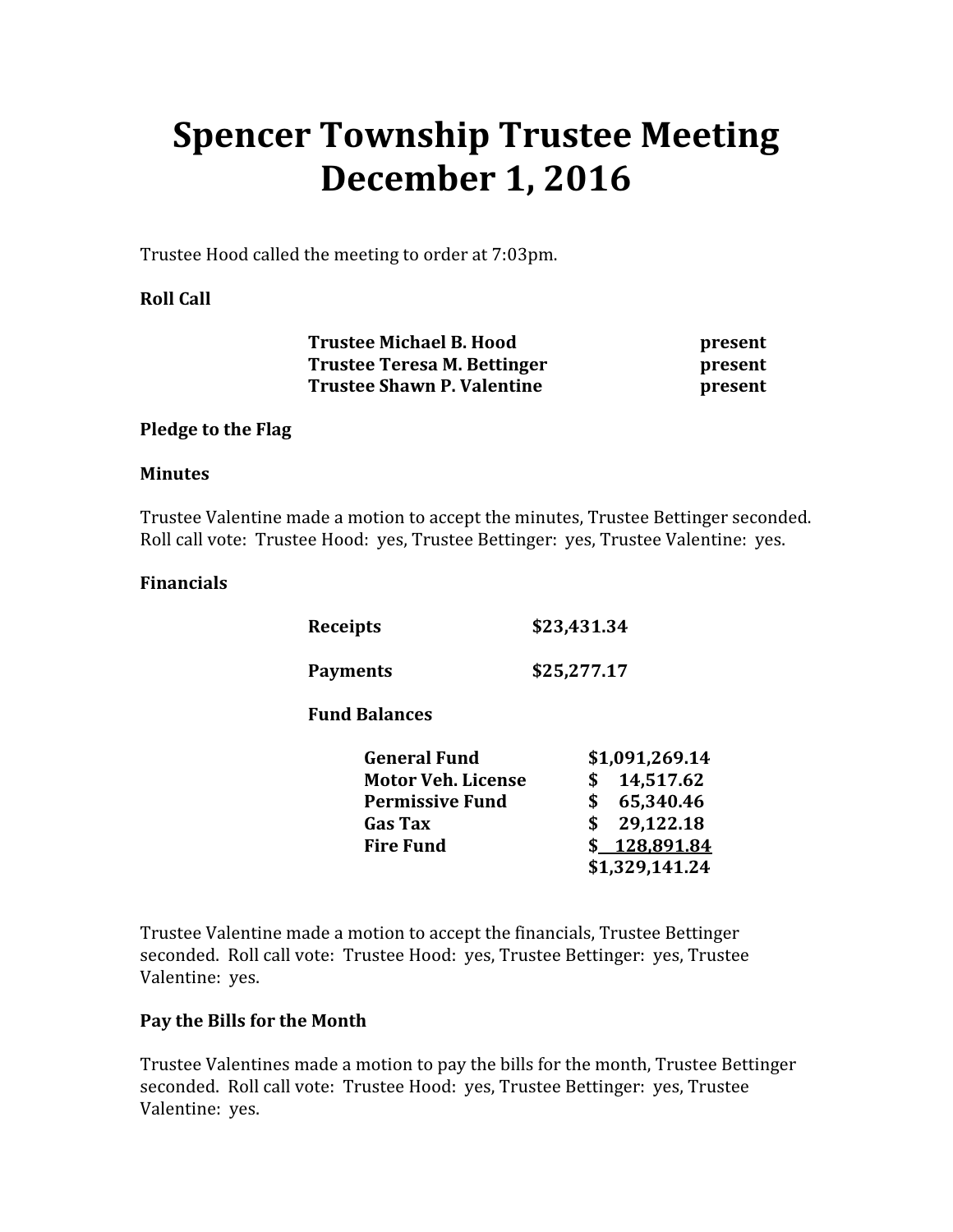# Zoning

Zoning Inspector, Dean Croskey gave the report.

Permits were issued throughout the month.

Mr. Croskey stated he is willing to stay on as the Zoning Inspector until a new one is hired. His previous resignation will stand, but he will stay in as interim until a replacement is found. Trustee Valentine made a motion for Dean Croskey to stay on as Zoning Inspector until a replacement is found. He will stay on at least 2 weeks into the new Inspector's tenure, Trustee Bettinger seconded. Roll call vote: Trustee Hood: yes, Trustee Bettinger: yes, Trustee Valentine: yes.

Marty Scherzer resigned from the Zoning Commission, Bob Klumm will become the new replacement. Trustee Valentine made a motion to approve Bob Klumm, Trustee Bettinger seconded. Roll call vote: Trustee Hood: yes, Trustee Bettinger: yes, Trustee Valentine: yes.

Trustee Valentine made a motion to approve Steve Oliver as the alternate to the Zoning Commission, Trustee Bettinger seconded. Roll call vote: Trustee Hood: yes, Trustee Bettinger: yes, Trustee Valentine: yes.

#### **BZA**

No meeting

# Road Report

Road Superintendent, Dean Croskey, gave the road report.

An inventory was submitted of all equipment in the maintenance department.

He asked that 2 items be decommissioned (battery charger, snow blower) so they can be thrown away. He is also suggesting selling the Chevy Venture Van.

 Trustee Valentine made a motion to decommission the snow blower and the battery charger and to put the Chevy Venture Van on Gov.deals.com. Trustee Bettinger seconded. Roll call vote: Trustee Hood: yes, Trustee Bettinger: yes, Trustee Valentine: yes.

Various maintenance duties occurred throughout the month in preparation for snowplow season. Over 60 loads of leaves were picked up this season. This is a significant increase over last year.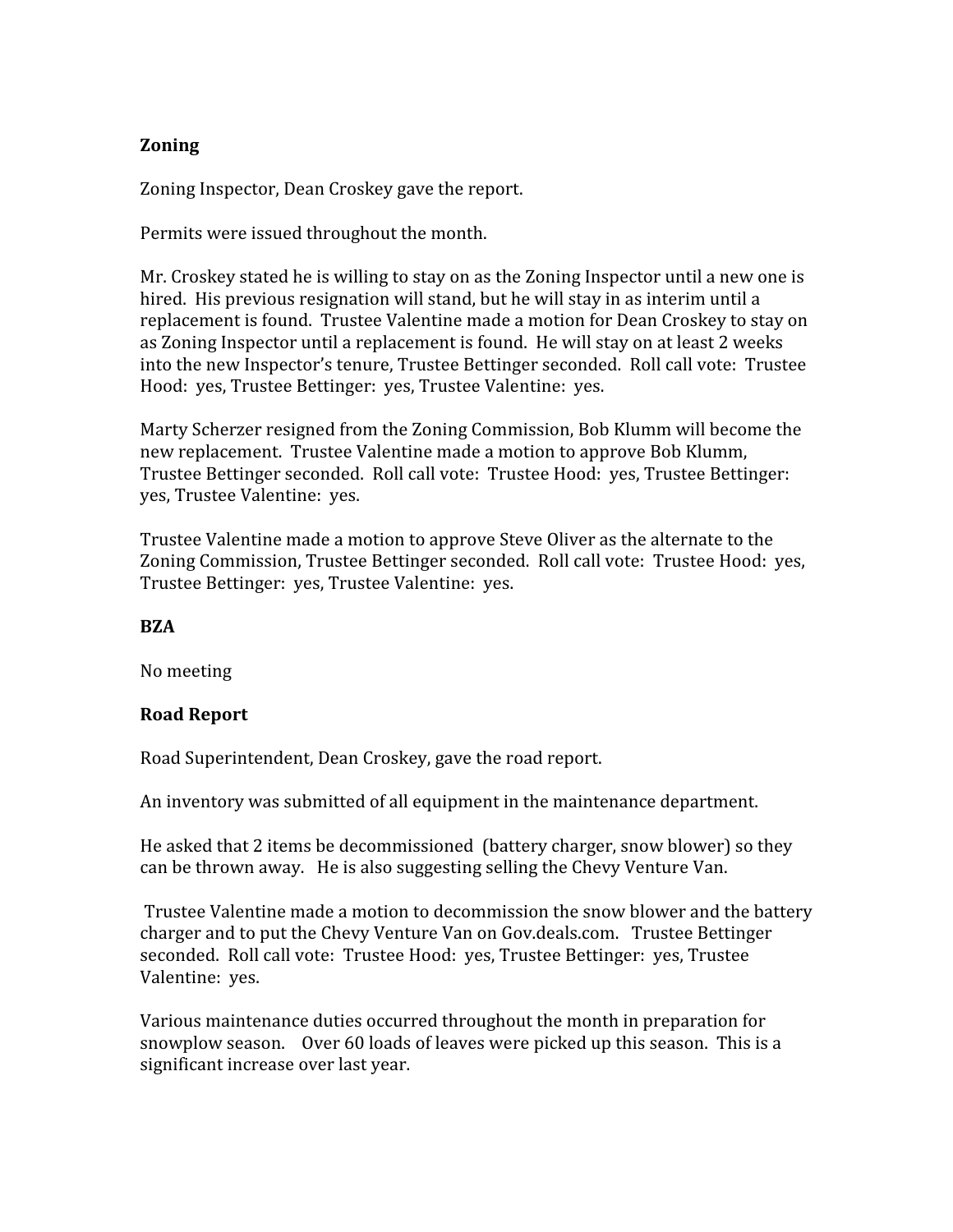The Ford F150 needs repairs. Mr. Croskey is asking for a \$650 cap to approve minor repairs.

One of the garage doors at the fire department is in need of repair and the bid was reviewed.

Replacement carpet bid was reviewed.

The furnace in the maintenance barn is in need of repair.

After discussion, Trustee Valentine made a motion to get the garage door repaired for \$529, the furnace repaired for \$769, the carpet replaced for \$4,029.96, Trustee Bettinger seconded. Roll call vote: Trustee Hood: yes, Trustee Bettinger: yes, Trustee Valentine: yes.

Trustee Valentine made a motion to allow the \$650 cap for all repairs, Trustee Bettinger seconded. Roll call vote: Trustee Hood: yes, Trustee Bettinger: yes, Trustee Valentine: yes.

# **Fire**

Runs for Spencer Township were provided by the Springfield fire department via email.

# JEDZ

A JEDZ meeting was held in November establishing the Board members.

One Company requested a mini jobs retention grant, Designetics. There will be another JEDZ meeting in January of 2017.

The Township website is up and running Mr. Baum reported.

# Correspondence

The Fiscal Officer gave the correspondence report.

A memo of understanding was signed by the Trustee Hood. The Township is taking responsibility of the siren installed in 2015.

The Township received an update on the Myers lawsuit against Spencer Township.

The comprehensive settlement agreement filed by Valentine against Trustee Hood and former Trustee Smith was signed.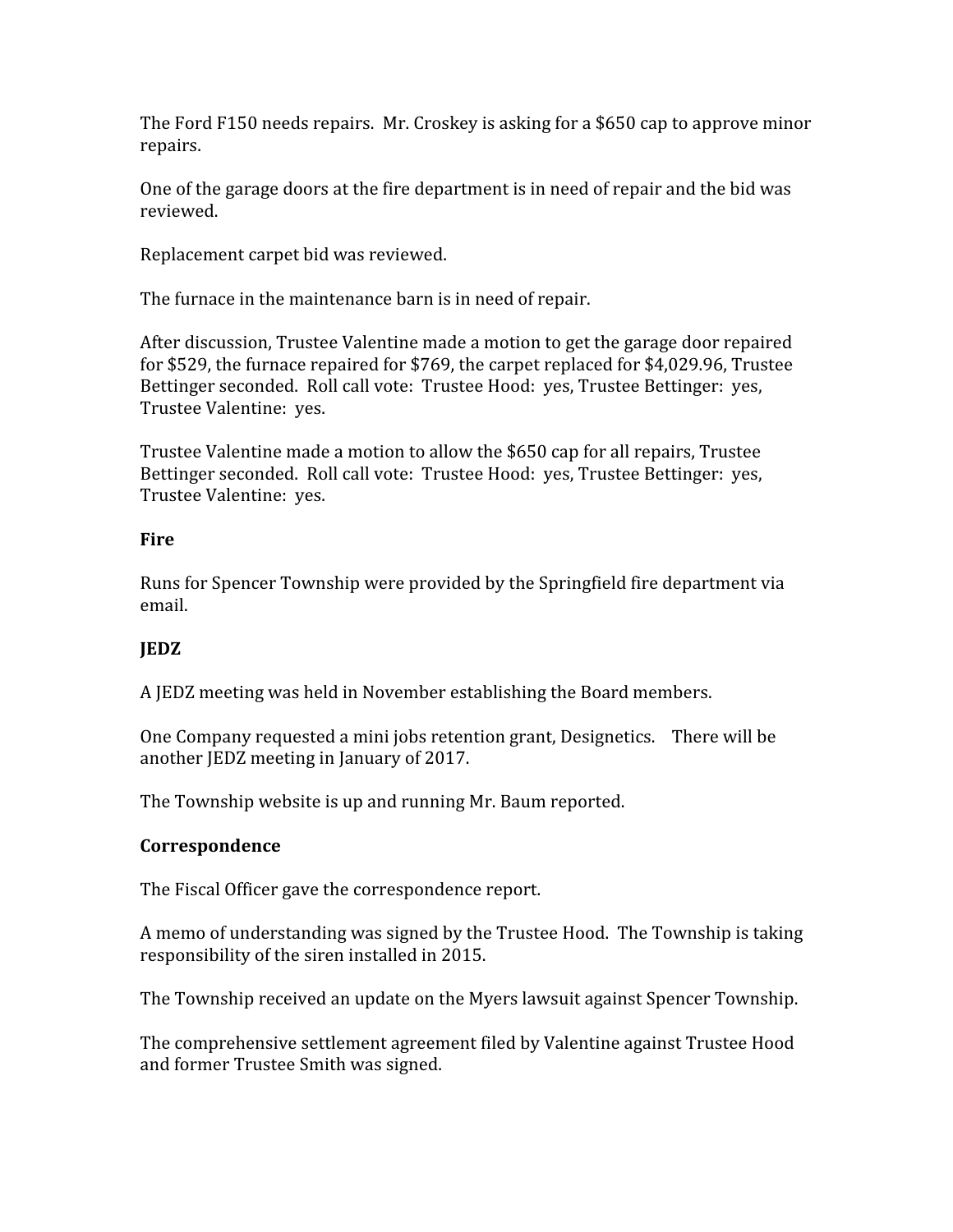The OTARMA Board of Directors ballot was reviewed and will be voted on during the December 15, 2016 meeting.

Lucas County Township Association will have a meeting on December 14, 2016 at the Monclova Township Hall at 6:30pm.

The Township financial audit is complete; Trustee Bettinger and the Fiscal Officer sat down with the Auditor. There were no major issues. We will be audited again in 2 years.

## Old Business

Springfield is discussing if they want to purchase the brush truck from Spencer Township. Trustee Valentine will provide them with grant information.

## New Business

TARTA ends December 31, 2016 so Trustee Bettinger has done some research on TLC and Community Transit services.

Community Transit will transport citizens to Wal-Mart or Meijer (whichever the Township chooses). The cost would be \$26,000 for the Township and \$2.50 per person/ride to the individual. 5 days a week, Monday through Friday was the pickup schedule.

TLC charged over \$62,000.

There was conversation on the matter.

Trustee Hood suggested getting a bid from Morgan Transit.

Trustee Bettinger mentioned Black and White cab would take individuals 60 and over 2 times per month for free through Lucas County. This service is for medical and dental appointments only.

The Spuds property needs to be rezoned Trustee Valentine reported. There are about 7 acres that need to be rezoned commercial. There was further conversation on the matter.

Trustee Valentine mentioned the fire contract with the Metro parks is being handled by Sheilah McAdams.

The waterline from the maintenance building to the Town Hall needs to be replaced, there is a leak that needs to be replaced or fixed.

Mr. Croskey will get bids.